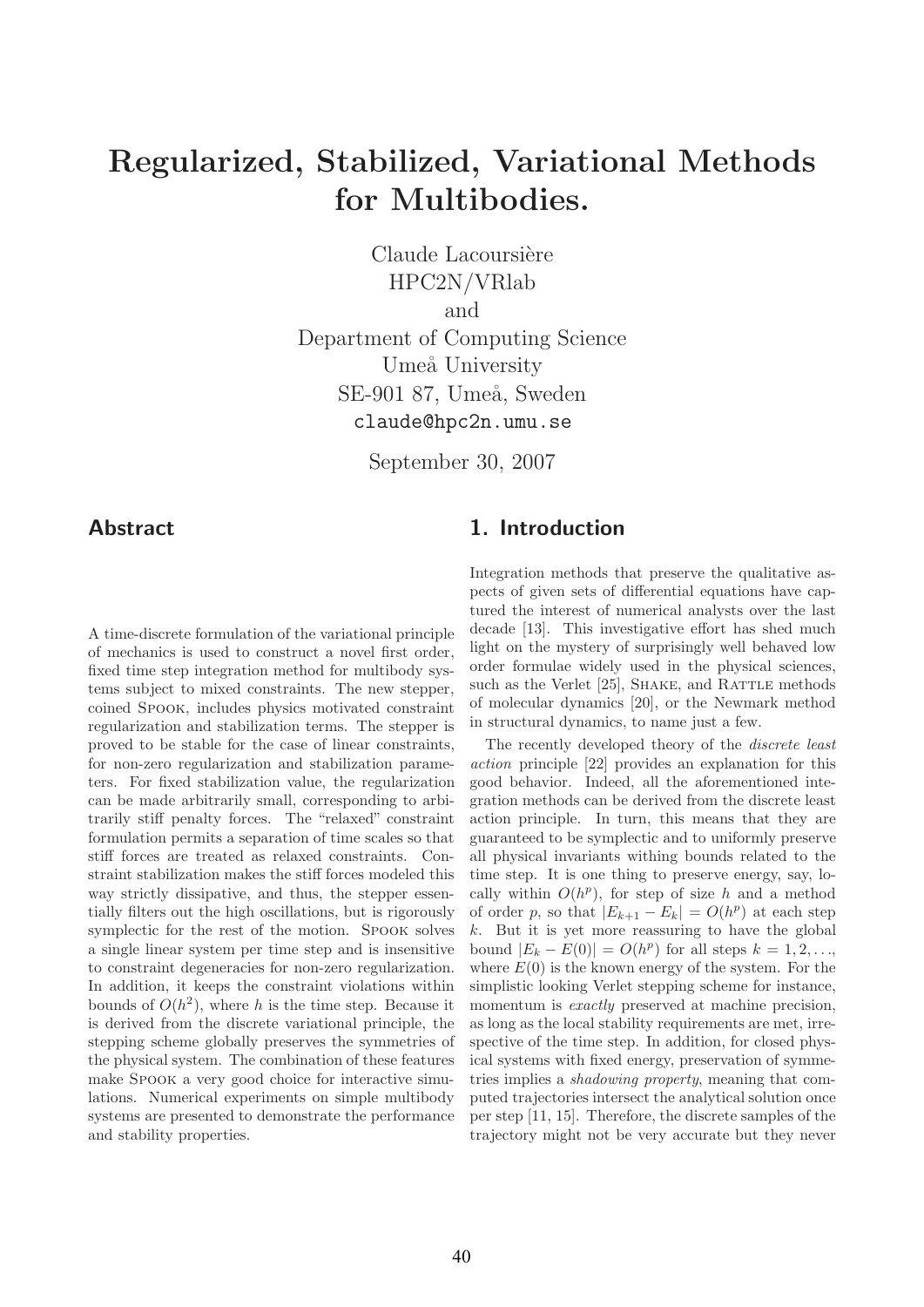deviate far from the exact motion, another good property. If one takes the view that the most fundamental aspects of physical motion are the symmetries, the discrete least action principle is the appropriate technique to use for constructing new integration schemes for physical systems.

Particularly in the context of real-time interactive applications, such as simulator training systems for instance, the time constraints on computations are uniformly stringent. In addition, inputs signals are not known in advance and the system configuration can be changed at arbitrary times. In consequence, low order, single step, strongly stable, fixed step size integration methods are best suited, and the discrete least action principle is the best tool to construct them.

This is the route followed in the present article in which a novel stepping scheme is constructed for constrained mechanical systems. In particular, the issues of constraint stabilization, constraint degeneracy, time scale separation are addressed directly. The same ideas were also applied to dry frictional contact problems in my PhD thesis [18] but due to space limitations, this is not covered in the present article.

Mechanical integrators are constructed directly from a discretization of a time integral of the Lagrangian, expressed in terms of discrete time samples of the systems generalized coordinates. For the low order methods, the stepping equation are three-terms recurrence relations which are in fact the necessary stationarity conditions dictated by the least action principle for conservative systems, or the Fourier-d'Alembert principle of vanishing virtual work for non-conservative ones. The latter principle expresses the equations of motion in weak form. In turn, the weak form provides a straight forward strategy for discretizing discontinuous phenomena such as frictional impacts and contacts, though this is not done here.

The rest of the paper is organized as follows. In § 2, the discrete least action principle is introduced and applied to mechanical systems with finite degrees of freedom. Both conservative and non conservative systems are covered, as well as both holonomic and nonholonomic kinematic constraints. In § 3, the novel physics based constraint regularization and stabilization scheme is presented. This is then linearized in § 4 to produce the Spook stepping scheme. The linear stability is investigated in  $\S$  5. The results of numerical experiments are presented in § 6. Conclusions and summary remarks are collected in § 7.

## 2. Discrete mechanics

Consider a finite-dimensional mechanical system with configuration space Q, generalized coordinates  $q : \mathbb{R} \mapsto$ Q, and generalized velocities  $q : \mathbb{R} \mapsto TQ$ , where  $TQ$ is the tangent bundle of Q. Introduce the mass matrix  $M(q)$  so the kinetic energy  $T : TQ \mapsto \mathbb{R}$  is a positive definite quadratic form  $T(q, \dot{q}) = \frac{1}{2} \dot{q}^T M(q) \dot{q}$ , and is positive definite. Finally, introduce the continuously differentiable potential energy  $V: Q \mapsto \mathbb{R}$ . The Lagrangian is then

$$
\mathcal{L}(q, \dot{q}) = T(q, \dot{q}) - V(q) = \frac{1}{2} \dot{q} M(q) \dot{q} - V(q), \quad (1)
$$

and the action of a given trajectory  $(q(t), \dot{q}(t)), t \in$  $[t_0, t_1]$  is the functional

$$
S[q] = \int_{t_0}^{t_1} ds \mathcal{L}(q(s), \dot{q}(s)).
$$
 (2)

The principle of least action [19] then states that for any infinitesimal variation  $\delta q$  satisfying all the constraints on the system and such that  $\delta q(t_0) = \delta q(t_1)$  = 0, then,  $\delta S[q] = 0$ . This means that  $S[q]$  is stationary for the physical trajectory  $q(t)$ .

For a system subject to non-conservative or polygenic forces  $f(q, \dot{q}, t)$ , the Fourier-d'Alembert principle of virtual work applies, namely

$$
\delta S[q] + \int_{t_0}^{t_1} ds f^T \delta q(s) \le 0,\tag{3}
$$

where the inequality holds in case Q is closed and bounded and  $q(t)$  touches the boundary for  $t \in [t_0, t_1]$ . A particularly important form of polygenic forces can be written as

$$
f(q, \dot{q}) = -\frac{\partial \Re(q, \dot{q})}{\partial \dot{q}}, \tag{4}
$$

where  $\Re: Q \times TQ \mapsto \mathbb{R}$  is a generalized Rayleigh dissipation function. A simple example of that is the viscous drag force  $f = -\gamma D\dot{q}$  where D is a constant square, symmetric, positive semi-definite real matrix. This corresponds to  $\Re = \frac{\gamma}{2} \dot{q}^T D \dot{q} \ge 0$ .

The general least action principle leads to the Euler-Lagrange equations of motion

$$
\frac{\mathrm{d}}{\mathrm{d}t}\frac{\partial \mathcal{L}}{\partial \dot{q}^T} - \frac{\partial \mathcal{L}}{\partial q^T} = f(q, \dot{q}, t),\tag{5}
$$

which is a set of nonlinear second order differential equations which can be solved with general methods. Observe here that (3) is a weak form of the equations of motion which can be used to analyze nonsmooth phenomena.

Instead of using a standard numerical method on (3), it is possible to discretize the action directly in terms of discrete samples along the trajectory, namely,  $q_k =$  $q(kh), k = 0, 1, \ldots, N$ , where  $h > 0$  is the fixed time step. Introduce the discrete Lagrangian

$$
\mathbb{L}_d(q_0, q_1, h) = \int_0^h \mathrm{d}s \mathcal{L}(q(s), \dot{q}(s)),\tag{6}
$$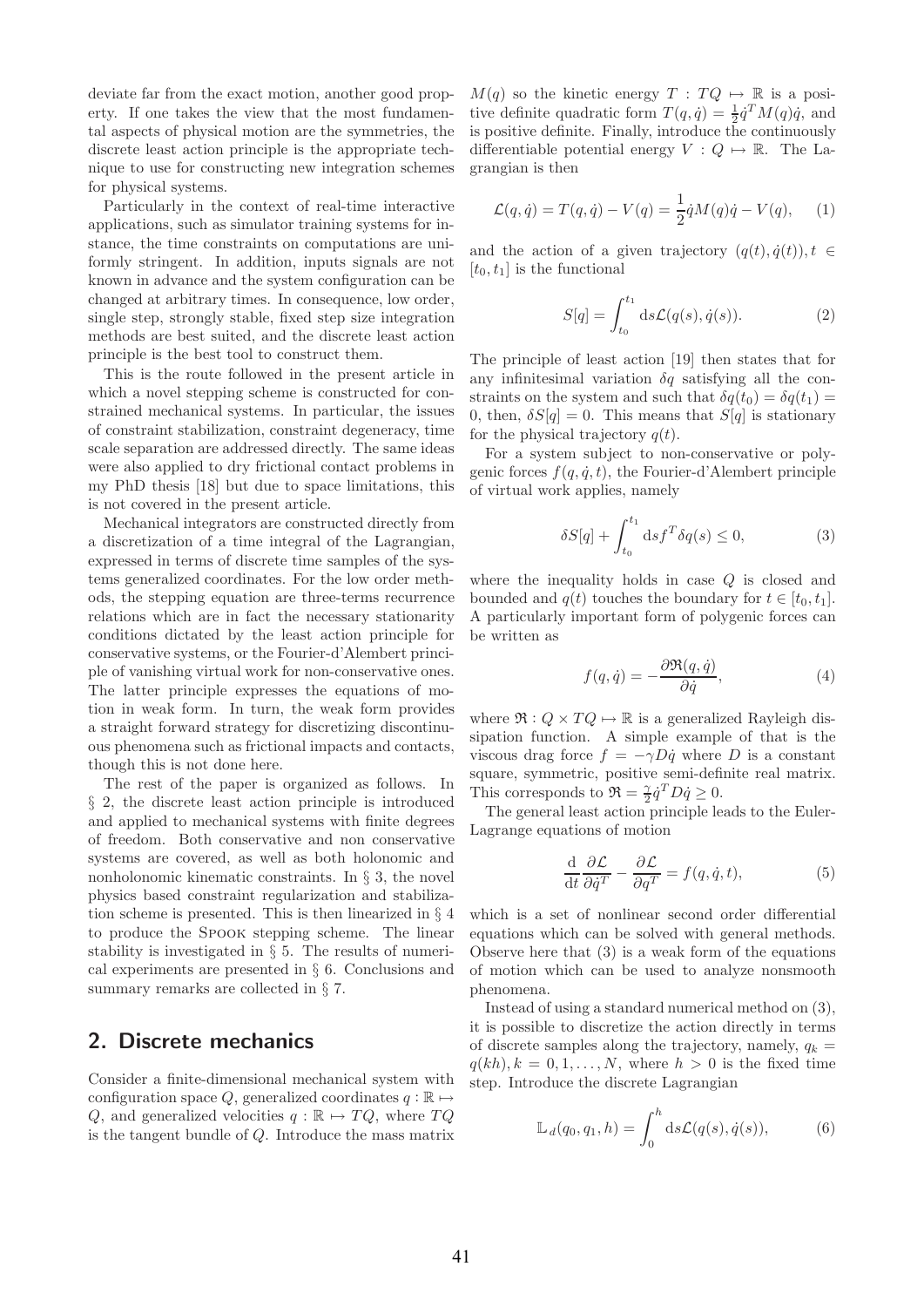and the discrete action

$$
\mathbb{S}_d(q_0, \dots, q_N, h) = \sum_{k=0}^{N-1} \mathbb{L}_d(q_k, q_{k+1}, h).
$$
 (7)

The discrete action is then a multivariate function  $\mathbb{S}_d(q_0,\ldots,q_N,h)$  :  $\otimes^{N+1}Q \mapsto \mathbb{R}$ . For a conservative, a stationary point over the discrete trajectory  $(q_0, q_1, \ldots, q_N)$  must have vanishing partial derivatives with respect to each of the discrete sample points  $q_k$ , which means

$$
\frac{\partial \mathbb{S}_d(q_0, \dots, q_N, h)}{\partial q_k} = \frac{\mathbb{L}_d(q_{k-1}, q_k, h)}{\partial q_k} + \frac{\mathbb{L}_d(q_k, q_{k+1}, h)}{\partial q_k}
$$

$$
= D_1 \mathbb{L}_d(q_{k-1}, q_k, h) + D_2 \mathbb{L}_d(q_k, q_{k+1}, h) = 0, \quad (8)
$$

where  $D_k$  is the operator yielding the partial derivative with respect to the kth argument. For a system subject to polygenic forces, first write

$$
\int_{t_k}^{t_{k+1}} ds f^T \delta q =
$$
  

$$
\delta q_k^T f^{(+)}(k, k+1) + \delta q_{k+1}^T f^{(-)}(k, k+1). \quad (9)
$$

Then, the discrete Fourier-d'Alembert principle is

$$
\left(\frac{\partial \mathbb{S}_d(q_0,\ldots,q_N,h)}{\partial q_k} + f^{(+)}(k-1,k)^T + f^{(-)}(k,k+1)^T\right)\delta q_k = 0, \quad (10)
$$

and after transposing, this reads

$$
D_1^T \mathbb{L}_d(q_k, q_{k+1}, h) + D_2^T \mathbb{L}_d(q_{k-1}, q_k, h)
$$
  
+  $f^{(+)}(k-1, k) + f^{(-)}(k, k+1) = 0.$  (11)

Observe now that either (8) or (11) are discrete stepping equations defining a map  $\Phi: Q \times Q \mapsto Q \times Q$  so that  $(q_k, q_{k+1}) = \Phi(q_{k-1}, q_k)$ . The map  $\Phi$  is called a either a variational or a discrete mechanical integrator [22]. The main benefit of this integration strategy is that the discrete trajectory is in fact symplectic. In addition, a discrete form of Noether's theorem applies to the discrete variational principle which means that physical symmetries are preserved by the discrete trajectories. For fixed time integration step, energy is not preserved exactly but oscillates within bounds of  $O(h^2)$  of the energy of the continuous system. Because global invariants are preserved by the discrete integrators, the trajectory produced are more faithful to the physics, even at low integration order, than general methods with higher local accuracy but without global error bounds, such as standard Runge-Kutta or multistep methods [13].

There are several choices for defining  $\mathbb{L}_d(q_k, q_{k+1}, h)$ and  $f^{(\pm)}$  but for the present paper, the following choices are made when there is a need to be specific

$$
q = q_0, \t\dot{q} = \frac{1}{h}(q_1 - q_0) = v_1,
$$
  

$$
\mathbb{L}_d(q_0, q_1, h) = \frac{1}{2h}(q_1 - q_0)^T M(q_0)(q_1 - q_0) - hV(q_0)
$$
  

$$
f^{(+)}(0, 1) = 0
$$
  

$$
f^{(-)}(0, 1) = h f(q_1, \frac{1}{h}(q_1 - q_0), 0). \t(12)
$$

Adding holonomic and nonholonomic constraints to this analysis is straight forward [22, 8]. Given holonomic constraints of the form  $g(q) = 0$  and Pfaffianform nonholonomic constraints  $a(q, \dot{q}) = A(q)\dot{q} = 0$ , the extensions read

$$
D_1^T \mathbb{L}_d(q_k, q_{k+1}, h) + D_2^T \mathbb{L}_d(q_{k-1}, q_k, h) + hG_k^T \lambda + hA_k^T \alpha + f^{(+)}(k-1, k) + f^{(-)}(k, k+1) = 0
$$
  

$$
g(q_{k+1}) = 0
$$
  

$$
A_{k+1}(q_{k+1} - q_k) = 0.
$$
 (13)

This result is easily understood as an application of the theory of constrained multivariate extrema.

Stepping formulae directly or closely related to (13) include SHAKE [24] and RATTLE [1]. These are in fact extensions of the Verlet [25] stepping scheme which is common in molecular dynamics [20]. Such schemes have been all but common in multibody dynamics except for some recent applications in computer graphics [12].

The constrained stepping equations (13) form a nonlinear system of equations which has to be solved to yield the updated kinematic state  $(q_{k+1}, q_k)$ , as well as the constraint forces,  $\lambda$ ,  $\alpha$ . Questions remain as to how much numerical precision is needed in solving (13) to preserve stability and the qualitative aspects of mechanical integrators. This is addressed to some extent in the next section.

## 3. Constraint regularization and stabilization

It is well-known that kinematic constraints of the form  $g(q) = 0$  are in fact the limit of strong penalty terms of the form  $U_{\epsilon} = \frac{1}{2\epsilon} g^T g$ , as  $\epsilon \to 0$ . Likewise, non-holonomic constraints can be understood as the limit of Rayleigh dissipation terms of the form  $\frac{1}{2\gamma}\dot{q}^T A^T(q)A(q)\dot{q}$ , as  $\gamma \to 0$ . The theory behind this fact is called *constraint realization*<sup>[23, 16, 17, 6, 7].</sup> What is also well known is that introducing penalty forces without taking appropriate precaution against high frequency, low amplitude oscillations, leads to numerical catastrophe. For holonomic constraints, de-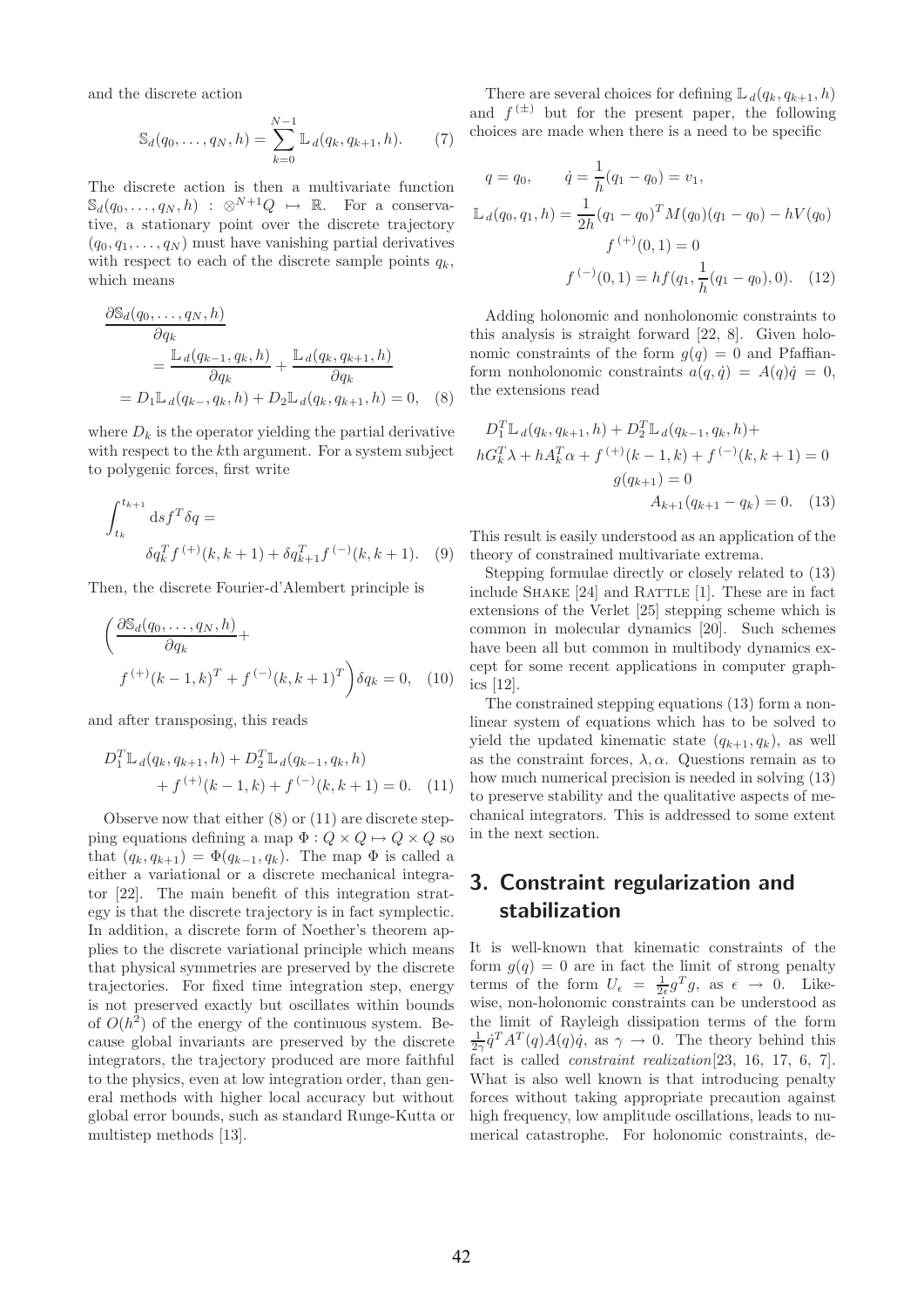tailed analysis [23] demonstrates that though the trajectories  $(q_{\epsilon}, \dot{q}_{\epsilon})$  of the penalized system do converge uniformly to the trajectories of the constrained system,  $(q, \dot{q})$ , say, but the penalized constraint forces  $\lambda_{\epsilon}$ can fail to converge to the constraint forces  $\lambda$ .

The remedy to these problems is to use implicit time integration for the constraint forces and to introduce sufficient damping to guarantee stability. The result is a "relaxed" constrained system for which accuracy requirements on the solution of the nonlinear stepping equations (13) is dramatically reduced.

Consider first the case of holonomic constraints  $q(q) = 0$  with Jacobian  $G = \partial q / \partial q$ . Introduce the Lagrangian term

$$
\mathcal{L}_{\epsilon}(q, \dot{q}, \lambda, \dot{\lambda}) = \frac{\epsilon}{2} ||\lambda||^2 + \lambda^T g(q). \tag{14}
$$

Considering  $\lambda$  as a dynamical variable, the Euler-Lagrange equations of motion of the augmented system  $\mathcal{L}(q, \dot{q}) + \mathcal{L}_{\epsilon}(q, \dot{q}, \lambda, \dot{\lambda})$  are

$$
\frac{\mathrm{d}}{\mathrm{d}t}\frac{\partial \mathcal{L}}{\partial \dot{q}^T} - \frac{\partial \mathcal{L}}{\partial q^T} - G^T \lambda = 0
$$
\n
$$
\epsilon \lambda + g(q) = 0,
$$
\n(15)

and the standard constrained equations are recovered in the limit where  $\epsilon \to 0$ . To discretize this, put

$$
\int_0^h ds \left(\epsilon \lambda^2 + \lambda^T g(q)\right) =
$$
  

$$
\frac{h\epsilon}{8} ||\lambda_0 + \lambda_1||^2 + \frac{h}{4} (\lambda_0 + \lambda_1)^T (g_0 + g_1), \quad (16)
$$

where  $q_k = g(q_k)$ . In the variational integration framework, this discretization corresponds to the implicit midpoint rule. After applying the discrete principle of least action and relabelling  $\lambda = \frac{1}{4}(\lambda_{k+1} + 2\lambda_k + \lambda_{k-1}),$ the discrete Euler-Lagrange equations read

$$
D_1^T \mathbb{L}_d(q_k, q_{k+1}, h) + D_2^T \mathbb{L}_d(q_{k-1}, q_k, h) + hG_k^T \lambda = 0 \n\epsilon \lambda + \frac{1}{4}(g_{k+1} + 2g_k + g_{k-1}) = 0.
$$
 (17)

In the limit where  $\epsilon \to 0$ , provided  $g_0 = g_1 = 0$ , the standard variational constrained equations are recovered. As shown further below however, this stepping scheme is at least linearly stable for  $\epsilon > 0$ . The  $\lambda$  variables are now regarded as the coordinates of a ghost point particle with zero mass. A short analysis reveals that if they did have finite mass, it would have to be negative to preserve physical stability, hence the term "ghost".

For nonholonomic constraints  $a(q, \dot{q}) = A(q)\dot{q} = 0$ , introduce the Rayleigh function

$$
\Re a(q, \dot{q}, \alpha, \dot{\alpha}) = -\left(\frac{\gamma}{2} ||\dot{\alpha}||^2 + \dot{\alpha}^T a(q, \dot{q})\right), \quad (18)
$$

producing the force terms

$$
f_q = -\frac{\mathfrak{R}}{\partial \dot{q}^T} = -A^T \dot{\alpha},
$$
  
\n
$$
f_\alpha = -\frac{\mathfrak{R}}{\partial \dot{\alpha}^T} = \gamma \dot{\alpha} + A(q)\dot{q}.
$$
\n(19)

This form of Rayleigh dissipation function has not been found in the literature. The reason for using  $\dot{\alpha}$  instead of  $\alpha$  itself, is that  $\alpha$  can be treated like a ghost variable, subjected to the dissipative force  $f_{\alpha} = -\partial \mathfrak{R} / \partial \dot{\alpha}^T$ .

With the choices

$$
f_q^{(-)}(0,1) = A_0(\alpha_1 - \alpha_0), \tag{20}
$$

$$
f_q^{(+)}(0,1) = 0,\t\t(21)
$$

$$
f_{\alpha}^{(-)}(0,1) = \gamma(\alpha_1 - \alpha_0) + A_1(q_1 - q_0), \qquad (22)
$$

$$
f_{\alpha}^{(+)}(0,1) = 0,\t\t(23)
$$

the discrete Euler-Lagrange equations become

$$
D_1^T \mathbb{L}_d(q_k, q_{k+1}, h) + D_2^T \mathbb{L}_d(q_{k-1}, q_k, h) + A_k^T \alpha = 0
$$
  

$$
\gamma \alpha + A_{k+1}(q_{k+1} - q_k) = 0,
$$
  
(24)

after defining  $\alpha = \alpha_{k+1} - \alpha_k$ , and the previously known variational stepping nonholonomic stepping scheme [8] is recovered in the limit where  $\gamma \to 0$ .

Combining these two results, holonomic constraints  $g(q) = 0$  can be stabilized by introducing the dissipation term

$$
\Re_g(q, \dot{q}, \lambda, \dot{\lambda}) = -\tau \left( \frac{\epsilon}{2} ||\dot{\lambda}||^2 + \dot{\lambda} G(q) \dot{q} \right). \tag{25}
$$

Reusing the definitions provided in (20–23), the resulting discrete Euler-Lagrange equations are now

$$
D_1^T \mathbb{L}_d(q_k, q_{k+1}, h) + D_2^T \mathbb{L}_d(q_{k-1}, q_k, h) + hG_k^T \lambda = 0
$$
  

$$
\epsilon \lambda + \frac{1}{4} (g_{k+1} + 2g_k + g_{k-1}) + \frac{\tau}{h} G_{k+1}(q_{k+1} - q_k) = 0,
$$
  
(26)

with the definition  $\lambda = \frac{1}{4}(\lambda_{k+1}+2\lambda_k+\lambda_{k-1})+\frac{\tau}{h}(\lambda_{k+1} \lambda_k$ ). The reason for this labelling is that  $\lambda_k$  itself is not necessary to step the system forward and the aggregate variable is more convenient.

## 4. The Spook stepper

Consider a systems with constant mass matrix  $M(q) =$ M with n degrees of freedom so  $q, \dot{q} \in \mathbb{R}^n$ . Add smooth, slowly varying potential energy  $V(q)$ . Subject this system to a combination of  $m_h$  holonomic constraints of the form  $q_i(q) = 0, i = 1, \ldots, m_h$  with  $m_h \times n$  Jacobians  $G = \partial g / \partial q$ , and  $m_n$  nonholonomic constraints  $a_i(q), i = 1, \ldots, m_n$  so  $a(q) = A(q)\dot{q} - w(t) = 0$ , where  $A(q)$  is a smooth  $m_n \times n$  matrix, and  $w : \mathbb{R} \mapsto \mathbb{R}^{m_n}$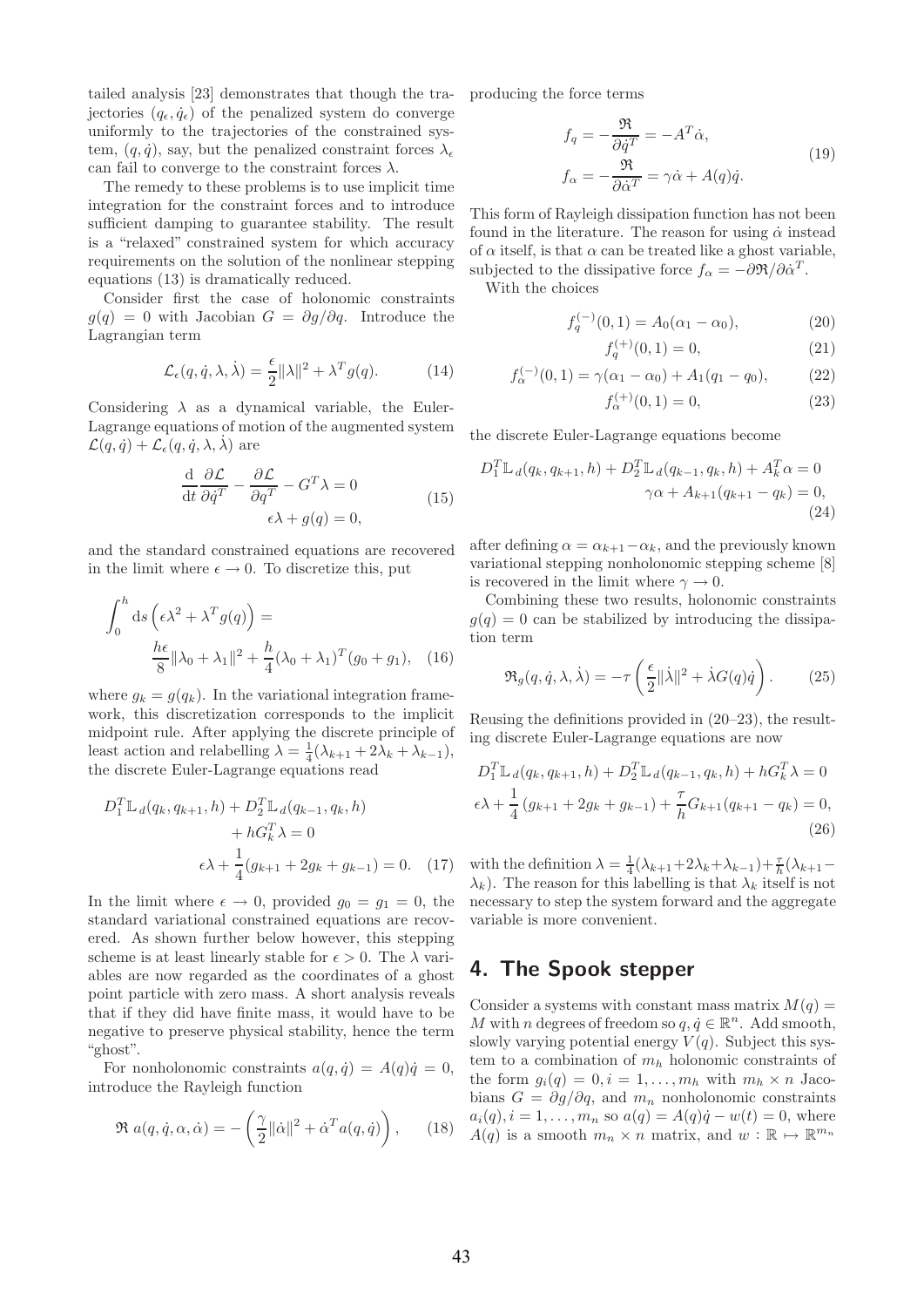is a smooth driving term. Add smooth non-potential forces discretized so that  $f^{(-)}(k, k + 1) = 0$  in (9). Then, choose a time step  $h > 0$ , as well as  $m_h$  pairs of positive scalars  $\epsilon_i, \tau_i > 0, i = 1, \ldots, m_n$ , and a further set of  $m_n$  of positive scalars  $\gamma_i > 0, i = 1, \ldots, m_n$ . Assemble these scalars in the following diagonal matrices

$$
\Gamma = \frac{1}{h} \operatorname{diag}(\gamma_1, \gamma_2, \dots, \gamma_{m_n}),
$$
  
\n
$$
\Sigma = \frac{4}{h^2} \operatorname{diag}(\frac{\epsilon_1}{1 + 4\frac{\tau_1}{h}}, \frac{\epsilon_2}{1 + 4\frac{\tau_2}{h}}, \dots, \frac{\epsilon_{m_h}}{1 + 4\frac{\tau_{m_h}}{h}}), (27)
$$
  
\n
$$
\Upsilon = \operatorname{diag}(\frac{1}{1 + 4\frac{\tau_1}{h}}, \frac{1}{1 + 4\frac{\tau_2}{h}}, \dots, \frac{1}{1 + 4\frac{\tau_{m_h}}{h}}),
$$

Starting from the discretization provided in (12), and using the linear approximation of the constraints

$$
\frac{1}{4}(g_{k+1} + 2g_k + g_{k-1}) \approx
$$
\n
$$
g_k + \frac{h}{4}G_k v_{k+1} - \frac{h}{4}G_k v_k, \quad (28)
$$

the stepping equations become

$$
\begin{bmatrix}\nM & -A_k^T & -G_k^T \\
A_k & \Gamma & 0 \\
G_k & 0 & \Sigma\n\end{bmatrix}\n\begin{bmatrix}\nv_{k+1} \\
\alpha \\
\lambda\n\end{bmatrix} =\n\begin{bmatrix}\nr \\
s \\
t\n\end{bmatrix},
$$
\nwhere\n
$$
\begin{bmatrix}\nr \\
s \\
t\n\end{bmatrix} =\n\begin{bmatrix}\nMv_k - h\nabla V_k + hf^{(+)}(k-1, k) \\
w_k \\
-\frac{4}{h}\Upsilon g_k + \Upsilon G_k v_k\n\end{bmatrix}.
$$
\n(29)

Note that with suitably chosen perturbation parameters, the system matrix is never singular which means that for this formulation, constraint degeneracy is not an issue. In addition, it is now possible to model all stiff forces as "relaxed" constraints. In that respect, potential forces lead naturally to relaxed holonomic constraints, and polygenic forces lead to relaxed nonholonomic constraints.

The case of three dimensional rigid bodies is special since then, the mass matrix  $M(q)$  is configuration dependent. It is possible to produce corrections to the main Spook stepper defined in (29) using the variational formulations. When this is done, matrix  $M$  is replaced by a time dependent  $\tilde{M}_k = M_k + O(h^2)$ , and the forcing terms are also modified to account for the gyroscopic forces. This is discussed further in my thesis [18] and a complete specification is part of future work.

The matrix appearing on the left hand side of (29) is positive definite but non-symmetric, and it can easily be transformed to a symmetric but indefinite matrix of the type processed efficiently by well-known sparse matrix packages, such as UMFPACK [9], for instance. Experience shows that it is a better idea to use Umfpack directly on the large matrix instead of forming

the symmetric, positive definite Schur complement matrix

$$
\begin{bmatrix} A & G \end{bmatrix} M^{-1} \begin{bmatrix} A^T \\ G^T \end{bmatrix} + \begin{bmatrix} \Gamma & 0 \\ 0 & \Sigma \end{bmatrix}, \tag{30}
$$

since the latter can get quite dense in comparison to the original matrix.

## 5. Linear stability

Several schemes have been suggested for constraint stabilization in mechanical systems [5, 3, 2]. In addition to these, there are regularization schemes for treating the differential-algebraic equations of constrained multibody systems [14]. Though the simplest and most common stabilization scheme [5] does work in some cases, there is no optimal choice of stabilization parameters [2]. Other stabilization schemes [3, 2] are stable but are not motivated from physics and require additional processing. The standard regularization method for differential algebraic equations [14] amounts to replacing constraint equations  $g(q) = 0$ with  $\epsilon \lambda + g(q) = 0$ , which is non physical, or replacing (14) with  $-\epsilon/2\|\lambda\|^2 + \lambda^T g(q)$ , leading to  $\epsilon\lambda + g(q) =$ 0, and thus adding unnecessary second order dynamics to the system. This is clearly not justified from the point of view of constraint realization theory.

The regularization and stabilization scheme of § 3 is motivated by physics however and does reduce to known methods in the limit where the parameters  $\epsilon$ and  $\tau$  vanish. It remains to show that the new stepping scheme is indeed stable.

To this end, consider a mechanical system with constant, real, symmetric, and positive definite mass matrix M, of dimension  $n \times n$ . Set the potential to  $V(q) =$ 0. Add constant linear homogeneous holonomic constraints of the form  $g(q) = Gq = 0$ , where G is an  $m \times n$  real matrix. In reference to (26), redefine  $\lambda$  to absorb one factor of  $h$ , and introduce the nonnegative parameters  $\theta = \tau/h$ ,  $\psi = 1/(1+4\theta)$ , and  $\sigma = (4/h^2)\psi\epsilon$ . Discretizing the basic Lagrangian as in (12), and introducing the discrete velocity  $p_k = (1/h)(q_k - q_{k-1})$ , the equations of motion now read

$$
q_{k+1} - hp_{k+1} = q_k
$$
  
\n
$$
Mp_{k+1} - G^T \lambda = Mp_k
$$
  
\n
$$
\frac{h}{4} \psi^{-1} \sigma \lambda + \frac{1}{4} G(q_{k+1} + 2q_k + q_{k-1})
$$
  
\n
$$
+ h\theta G p_{k+1} = 0.
$$
 (31)

After defining  $x_k = Gq_k$ ,  $y_k = hGp_k$ ,  $S = GM^{-1}G^T$ and  $S_{\sigma} = S + \sigma I$ , where I is the identity matrix of suitable dimension, eliminating  $\lambda$  from the system (31)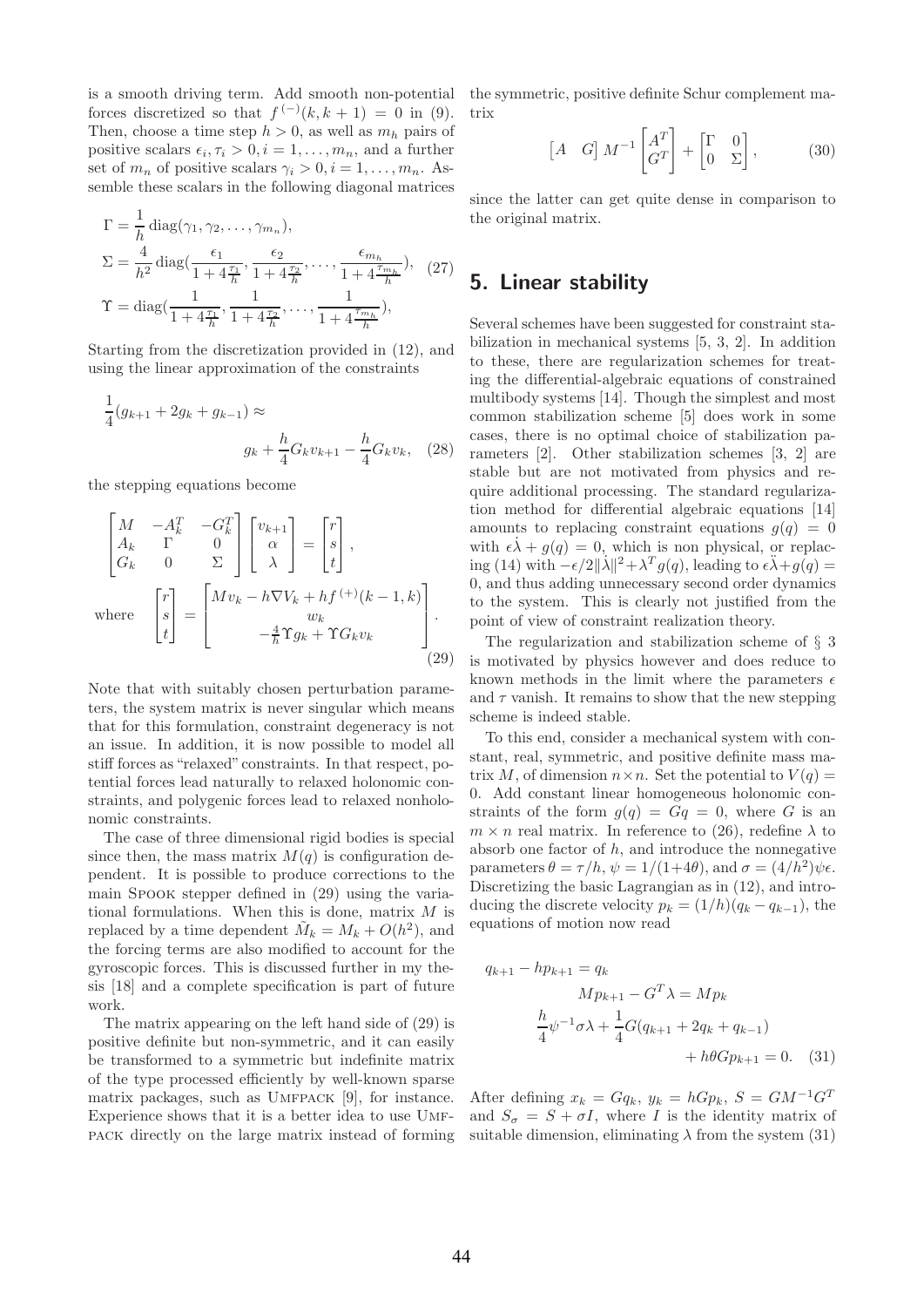yields the reduced stepping equations

$$
x_{k+1} - y_{k+1} = x_k
$$
  

$$
y_{k+1} = -4\psi S S_{\sigma}^{-1} x_k + (I - 4\theta \psi S S_{\sigma}^{-1}) y_k.
$$
  
(32)

Now, it is possible to use the polar decomposition to produce a factorization  $G = URP^T$  so that U is an  $m \times m$  orthonormal matrix, P is a  $n \times$ n permutation matrix, and R is a  $m \times n$  matrix with the same rank as  $G$ . With this factorization,  $(U^{T}Gq)^{T} = (u_{1}, u_{2}, \ldots, u_{r}, 0, \ldots, 0).$  In addition, since  $S = GM^{-1}G^{T}$  is symmetric and positive semidefinite, then, so is  $\tilde{S} = U^T S U$  and so, there is an orthonormal matrix V, with  $VV^{T} = I$ , such that  $V \tilde{S} V^{T} =$  $diag(\lambda_1, \lambda_2, \ldots, \lambda_r, 0, 0, \ldots)$ . Finally, since matrices S and  $S_{\sigma}$  differ by a scalar multiple of the identity, they commute with each other and are simultaneously diagonalized by the orthogonal transform  $UV$ . Thus, changing variables in (32) to  $u = UVx$  and  $v = UVy$ , the stepping equations become

$$
Bz_{k+1} = Az_k, \quad z = \begin{bmatrix} u \\ v \end{bmatrix} = \begin{bmatrix} UV & 0 \\ 0 & UV \end{bmatrix}
$$

$$
B = \begin{bmatrix} I & -I \\ I & 0 \end{bmatrix}, \quad A = \begin{bmatrix} I & 0 \\ -4\psi\Gamma & (I - 4\theta\psi\Gamma) \end{bmatrix}
$$

$$
\Gamma = \text{diag}(\frac{\lambda_1}{\lambda_1 + \sigma}, \frac{\lambda_2}{\lambda_2 + \sigma}, \dots, \frac{\lambda_r}{\lambda_r + \sigma}, 0, \dots, 0). \quad (33)
$$

The stationary recurrence defined in (33) can be written as  $z_{k+1} = B^{-1} A z_k$  and this is stable provided all the eigenvalues of the matrix  $B^{-1}A$  are within the unit circle in the complex plane. Because of the block diagonal structure of matrices  $A$  and  $B$ , the  $2m$  eigenvalues of  $B^{-1}A$  come in pairs,  $\mu_{\pm}^{(i)}$ ,  $i = 1, 2, \ldots, m$ . Straightforward computations yield

$$
\mu_{\pm}^{(i)} = 1 - 2\gamma^{(i)}\psi(\theta + 1) \pm 2\sqrt{(\gamma^{(i)}\psi(1+\theta))^2 - \gamma^{(i)}\psi)},
$$
  
for  $i = 1, 2, ..., r$ , and  

$$
\mu_{\pm}^{(i)} = 1, \text{ for } i = r+1, ..., m. (34)
$$

Simple analysis yields

$$
|\mu_{\pm}^{(i)}| < 1
$$
, when  $i < r$ , and  
 $\mu_{\pm}^{(i)} = 1$ , when  $i > r$ ,  $\epsilon > 0$ , and  $\theta > 0$ . (35)

With the choice of coordinates,  $u_k^{(i)} = v_k^{(i)} = 0$  for  $i > r$ and  $k = 0, 1, 2, ...$  Therefore,  $\|\hat{x}_k\| = \|Gq_k\| \to 0$  and  $||y_k|| = ||hGp_k|| \rightarrow 0$  as  $k \rightarrow \infty$  and so the linear homogeneous system is stable. We have thus proved the following.

Theorem 5.1. For a discrete mechanical system with configuration space  $Q = \mathbb{R}^n$ , constant  $n \times n$  mass matrix M that is real, symmetric and positive definite,



Figure 1: A two dimensional rigid rod.

subjected to m-dimensional linear homogeneous constraints  $g(q) = Gq$ , where matrix G is an  $m \times n$  matrix of rank  $r \leq m$ , the regularized and stabilized stepping scheme of (26) is stable provided  $\epsilon > 0$  and  $\tau > 0$ .

Theorem 5.1 means in particular that the linearized stepping scheme can process degenerate constraints. There is strong numerical evidence that linear stability is preserved when the perturbation parameters  $\epsilon$  and  $\tau$  in (26) take different values for each individual constraint. However, analysis has not yielded strong enough bounds on the spectrum of the corresponding stepping matrix  $B^{-1}A$  of (33) yet. Likewise, there are numerical indications that nonlinear stability is not guaranteed for cases where the constraint Jacobian varies quickly, i.e., when the curvature of the constraints is high.

## 6. Numerical experiments

The framework described above requires additional elements to correctly process three dimensional rigid bodies with non-homogeneous inertia tensors. To avoid these issues for the moment, consider the motion of a rigid rod as shown in Fig. 1. The coordinates for this consist of Cartesian coordinates for the center of mass  $x \in \mathbb{R}^n$ , and a unit vector  $u \in \mathbb{R}^n$ , with the constraint that  $||u|| = 1$ . If the rod has length l and mass  $m$ , the inertia tensor is diagonal with value  $m$  for the first *n* entries, and  $l^2/12$  for the remaining ones. Interconnected systems of these rods can be easily constructed in a scripting language such as Octave [10] or  $\text{Mathab}^{\text{TM}}$ , making it easy to use UMFPACK to process the linear algebra efficiently. The example considered here is that of a ladder of which one corner is attached to the origin, as shown in Fig. 2. This configuration has appeared in the literature previously [4] to test a strategy for constraint stabilization. This is provides an interesting test case for Spook. With the labelling provided in Fig. 2, the connections between the rods is as follows. Rods 1 and 2 have their tails fixed at the origin. Then,  $\text{rod } j$  is connected by its tail to the head of rod  $j-3$  when mod  $(j, 3) = 2$ , and to rod  $j-2$  otherwise. Finally, rod  $j$  is connected head to head with rod  $j + 1$  for  $j = 3k, k = 1, 2, ..., N$ . If the total number of links is N, there are  $n = 4 + 3(N - 1)$  rigid rods in the system,  $4N + 1$  connection constraints between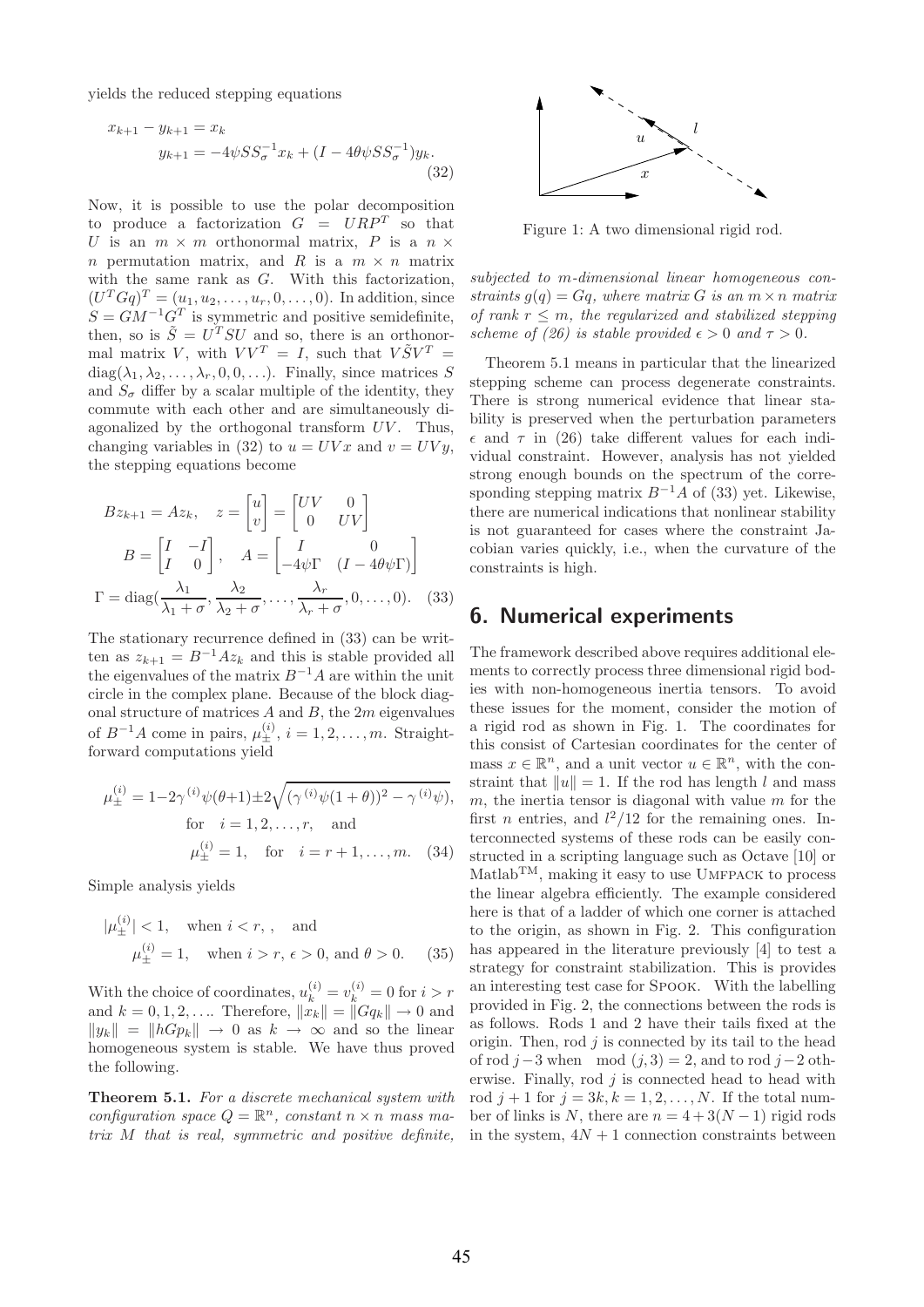

Figure 2: A square chain of rigid rods.

pairs of rods or between a rod and the origin, and n unit constraints to keep  $||u_i|| = 1$ . Among the  $4N + 1$ constraints, the number of closed kinematic loops is N. For the illustrations that follow, all links have mass 10 and length 1. Other runs were performed with variable masses and link lengths and the stability results were similar to what is reported here, as long as the mass ratios are less than 1000, approximately. Beyond that point, stability problems do surface. The target time step is kept at  $h = 1/60$  in most cases, except when analyzing error convergence as in Fig. 6. This is because interactive applications that drive 3D graphics display are often tuned to that frequency. The stepper was found to be stable on this problem for  $h$  as large as  $h = 1/20$  for  $N = 20$ .

The other parameters chosen here for the simulations are regularization  $\epsilon = 10^{-8}$ , and constraint stabilization  $\tau/h = 2$ . Experience with Spook stepper indicates that these parameters are good defaults for a wide range of problems, and rarely need to be tuned. Of course, when masses become very large and their inverses become comparable to  $\epsilon$ , the regularization parameter must be reduced. A few steps of a simulation are shown in Fig. 3 where  $N = 20$ . This is a moderate problem size involving 427 variables in two dimensions.

An interesting aspect of the present problem is that as the ladder falls, whiplash develops at the end links after a few oscillations and some velocities become very large. Other fixed time step integration strategies such as Runge-Kutta fourth order with Baumgarte stabilization or plain Shake break down completely when whiplash occurs. As explained before, variable timestep is not convenient for real-time simulations and robustness against short burst of high velocity is therefore desirable. In fact, the plain linear version of Spook using (29) works best. Performing Newton-Raphson iterations does not improve the solution significantly in most cases, and when the velocities are too big, e.g., during whiplash, the "refined" solution was found to be worse than the linear approximation. This was evident from a sudden, large increase in energy.

The idea of using the ladder problem is to check that Spook can process this problem at fixed step, using a relatively large time step, but without loosing stability, even though local errors might be significant. In addition, many methods for handling loop closures in mechanical systems have complexity  $O(m^2)$  where m



Figure 3: Animation of a rod with  $N = 20$ .

is the number of loops. This is in fact what was reported of Mexxax [21] in previous work [4]. In that last article, the regularization technique was found to have linear complexity in both the total number of constraints and in the number of closed loop constraints. The same result is achieved here as seen from Fig. 7, in which the time taken by linear system solver is plotted as a function of system size. Thanks to the quality of UMFPACK, this is linear as it should.

The energy does dissipate in this problem as seen in Fig. 4 for a chain of  $N = 10$  links and another with  $N = 100$  links. The reason for that is that constraint violations are damped. This damping is most severe when the chain passes the vertical position and gravity forces stretches all vertical links. However, constraint violation is kept within tight bounds as shown in Fig. 5, even for large system. It is true that for the ladder problem, with the formulation given above, most constraints are in fact linear, except for the unit length ones. On problems with predominantly nonlinear constraints, such as the simple pendulum for instance, the errors can be significantly larger.

Overall, the quality of the solution delivered by Spook is comparable to what was observed with other integrators. The numerical cost is less, however, since only one linear system is solved at each step. Stability is also good enough to use large constant step size. The error made on the constraint violation appears to be  $O(h^2)$  as seen from Fig. 6.

## 7. Conclusion

The discrete variational principle provides excellent numerical integrator formulae for physical systems which globally preserve the fundamental symmetries. In addition, the technique for constructing new integration formulae is straight forward and additive, making it possible to mix and match different discretizations for different terms. In particular, separating fast oscillatory forces and strong damping forces from the rest of the physics is easy to achieve as described in § 3.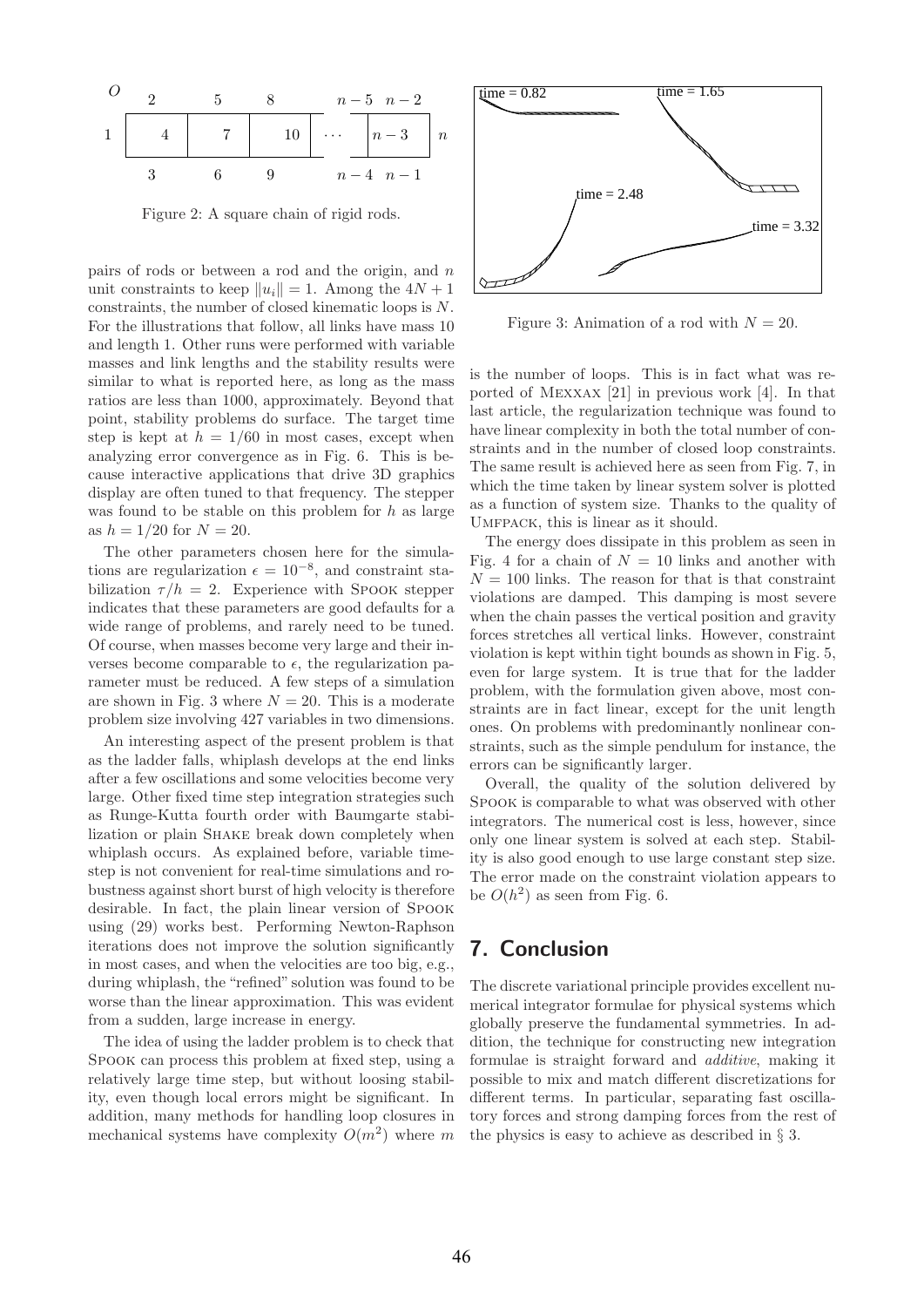

Figure 4: The energy as a function of time for  $N = 10$ and  $N = 100$ .



Figure 5: The root mean square norm of constraint violations for  $N = 10$  and  $N = 100$ .



Figure 6: Average constraint violation  $\langle ||g|| \rangle$  as function of time step size h.



Figure 7: Overall performance of the stepper as a function of N. Average CPU time per step, in ms.

This is exactly what was done in the construction of Spook and it is very satisfying to see that indeed, it can integrate constrained mechanical systems reliably with very little tuning, as illustrated in  $\S$  6. This is not a general result for differential algebraic equations, however, since the constraint regularization technique presented here is limited strictly to the algebraic conditions appearing in mechanical systems.

At this time, Spook has not been implemented within a generic multibody dynamics library and it remains to be seen how robust it is on problems with strongly nonlinear constraints. Also not included in the present article are the subtle modifications required to treat the gyroscopic forces of generic three dimensional rigid bodies. Future work will address these issues.

#### 8. Acknowledgements

This research was conducted using the resources of High Performance Computing Center North (HPC2N), and supported in part by the "Objective 1 Norra Norrlands" EU grant VISTA awarded to VRlab/HPC2N at Umeå University, and and by the Swedish Foundation for Strategic Research (SSF) under the frame program grant SSF-A3 02:128, and by Vinnova/SSF grant VINST#247.

## **References**

- [1] H. C. Andersen, RATTLE: A velocity version of the SHAKE algorithm for molecular dynamics calculations, J. Comp. Phys., 52 (1983), pp. 24–34.
- [2] U. Ascher, H. Chin, L. Petzold, and S. Reich, Stabilization of constrained mechanical sys-

Constraint violation profile for  $N = 10$  and  $N = 100$